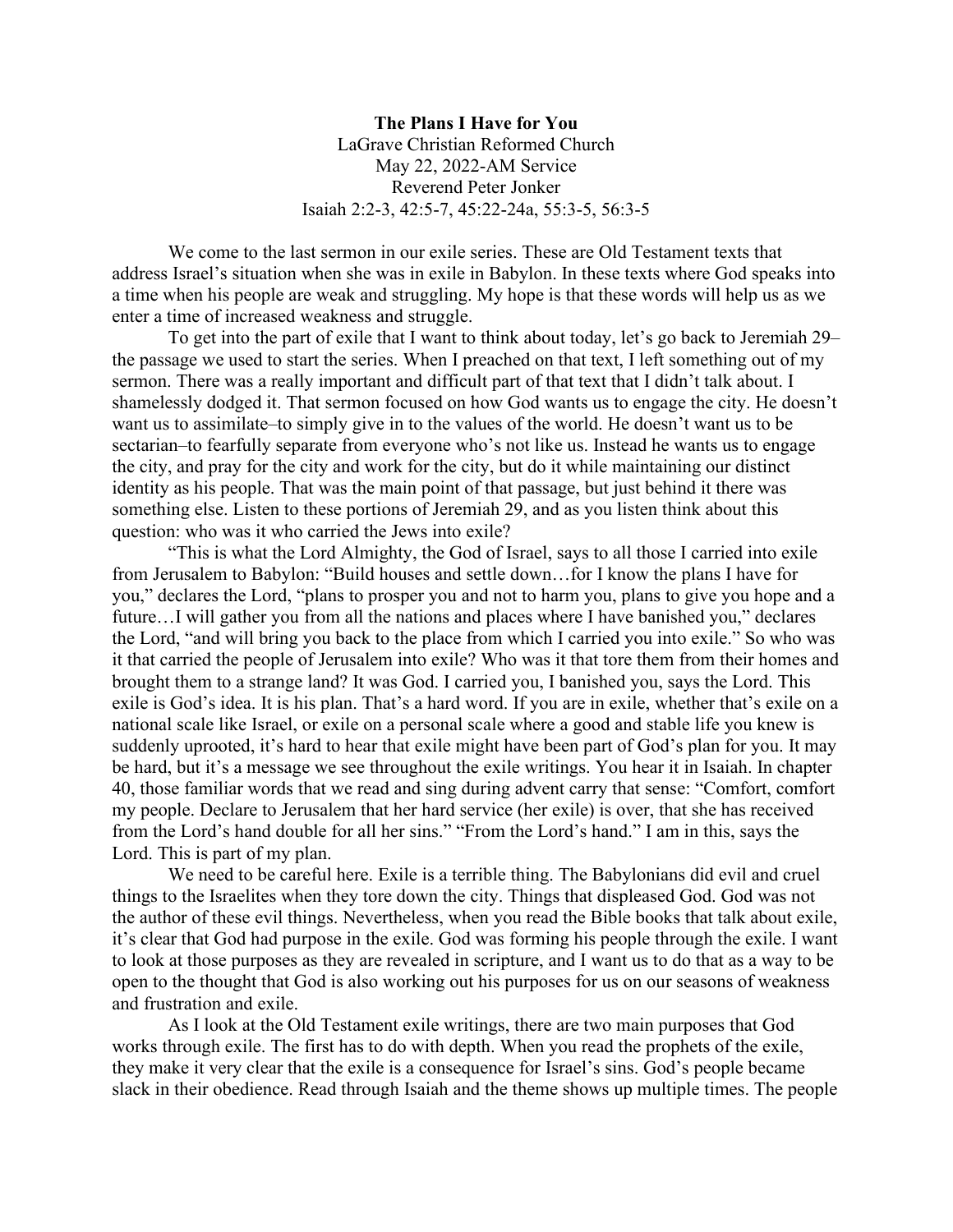of Jerusalem are going through the motions. They're still offering the sacrifices at the appointed times and still doing all the temple stuff, but their hearts aren't in it. They are more interested in money and clothes and decorating and drinking. Read the first 5 chapters of Isaiah and it's pretty clear. "They have turned their back on me! They offer their sacrifices but they don't mean a thing to me because they don't care for the poor and they don't do justice." Everyone in Jerusalem says they are for the Lord. "A child of Abraham? Me? Yeah. Of course. Absolutely. Me and the wife have a big party with the neighbors every year around Passover. I always invite the priest–hey we need someone to open in prayer, right!? Seriously, he's a great guy." God's people have become complacent. There's no depth to their faith. They are half-hearted. So God sends the exile.

So the exile is a punishment, but God's punishments always have a purpose. It's not just a punishment; it's a cure. By allowing his people to go into exile he sends them into a context where you couldn't be half-hearted. Before the exile, Jerusalem was an easy place to be halfhearted about your faith. When you walked through the streets of Jerusalem everyone you knew identified as part of the covenant people, and so of course that you were too. It wasn't so much a matter of commitment as a matter of culture. 'I'm from Jerusalem, there's the temple, of course I'm a child of Abraham, what else would I be?' In Babylon, you were either intentional about your faith or you were absorbed. In Babylon, your faith was either intentional and personal or you were assimilated. In Babylon, you had to practice habits of community and habits of prayer and habits of study or you would lose your identity.

So the exile wasn't just a punishment, it was a school for growth. And it was fruitful. As I mentioned in earlier sermons, new habits of faith sprang up during the exile. The roots of modern day synagogue worship came from the exile. A lot of the stories of Scripture and the writings that now form the Bible became really precious to the people in exile. They gathered around these stories, they gathered around God's laws–through exile God sharpened their sense of identity.

When it comes to the pressures and weakness of the modern church, it's too early for anyone to say what God's purpose is, but I think it may also have something to do with depth. I remember that when I first came to Grand Rapids from Kingston, Ontario, I was shocked by how pervasive Christianity was. I remember talking to friends growing up here who said, I don't know anyone who's not a Christian. Coming from a much more secular place, that seemed impossible to me. 'What?! Everyone you know is a believer, that can't be!' I hardly knew any Christians in my public high school. And when we drove to church on Sunday morning for the 10 am service, the roads were pretty empty. 'Everyone you know is a Christian? How can that be?'

After a few months here I understood that this was entirely possible. And some of that was wonderful. There is enormous comfort in being surrounded by people who are like you. You go to Russ' and you see the Bible verse on the menu and you think, 'these are my people!' But it also makes it easy to think that faith is just in the water. You look at your children and you say, of course they will become believers! What else could they become in this city!?

But that's not how it is anymore. I doubt many of you would still say, 'Everyone I know is a Christian.' In this new context, no one will become a believer through osmosis. In this context being people of faith and raising our children to be people of faith will take intention. It will take disciplined habits of community, and prayer, and worship and learning. It will take conversations around the dinner table. It will take personal stories of faith shared through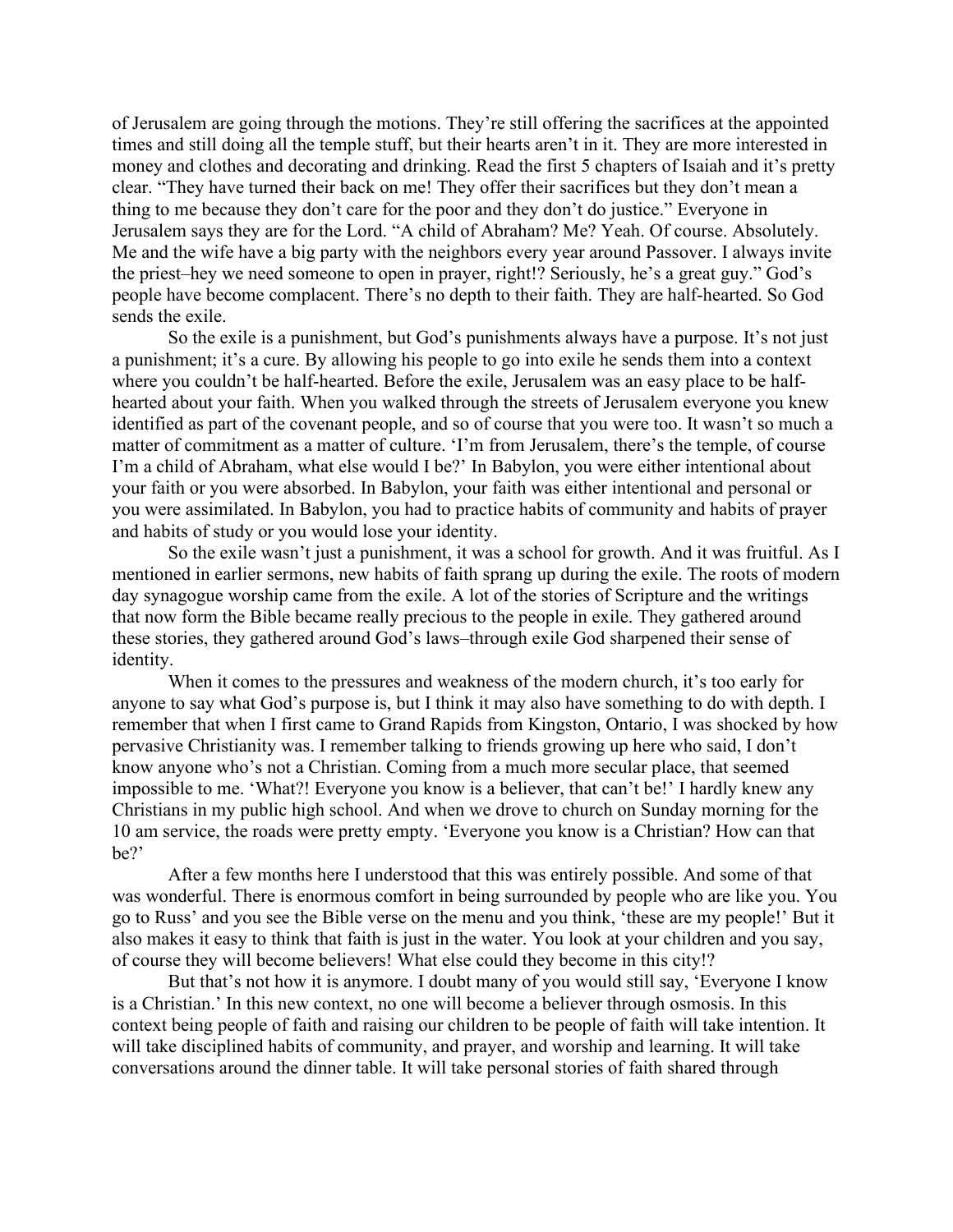generations. And though these exile conditions might be adverse, it's entirely possible that God is using these conditions to help us grow deeper roots and a stronger sense of identity.

So God used the exile to make his people deeper, God used the exile to make them wider. Most of the nations in those days thought of their gods as local gods. Gods were regional. They had power in one place, but not another. So, for example, the god of Babylon was Marduk. He was the patron god of the city, and Marduk was a god who had power that worked better in specific places. So in their minds, Marduk was really powerful around the Babylonian rivers, but maybe not so powerful in the mountains. So if you were fighting by the Tigris and Euphrates– Marduk was your man. But, if you wanted help in the mountains you should probably pray to a different god. Gods were regional.

If that sounds weird to you, I direct your attention to 1 Kings 20:23 where the Arameans plotted to fight against Israel on the plains because, they said, "their god is a god of the hills, but he is not a god of the valleys." Maybe they knew that one of God's names, El Shaddai, means "God of the Mountains" so they reasoned, 'Their god is really tough in the mountains, but down in the valleys I think we can take him.' Another example of that sense of gods tied to a place. Remember what the Syrian general Naaman did after he was healed by Elisha? He resolved to worship the Lord, which was great, but he asks for 2 mule loads of dirt to carry back to Syria, because he thinks he needs some Israelite dirt to worship Israel's God.

You can imagine the psychology that this sort of view of the gods would create. Regional gods would give you a regional mindset. You would keep to yourself and your land. You would be very fearful and suspicious of outsiders. You would think that God only cared about you and your people, and cared nothing for others.

When the people of Jerusalem saw their temple destroyed, when they saw their city burned, there were many among them who thought, "That's it. God has gone. His temple is destroyed and when we are away from our land, we will be in a godforsaken place." But when they got to Babylon they found out that God was there too. Not only was he there, he was the Lord of that place. He sent dreams to kings and brought them to their knees. In the lion's den, in the fiery furnace, he worked wonders that made emperors praise his name. More than that, they found that God seemed to care what happened to cities like Babylon and Nineveh. He cared about those people too.

Through exile God helped Israel remember their call to be priests to the world. To show God to the nations so that they too might glorify him. That brings us to those 5 texts I read before the sermon. What was the common theme there? That God was not just the God of Israel; he was the God of all nations. That God's purposes for Israel were not contained within her borders, that the glory of God was meant to fill the earth. "Nations will come to your light! Kings to the brightness of your dawn!" "I will keep you and make you a covenant for the people and a light for the Gentiles."

God's people had been sitting around Jerusalem and not only had their faith been too shallow, it was too narrow. Their prayers and hopes weren't wide enough. They'd been praying only for protection for their city, for their families. They'd spent all their energy on making the city wall thick and making sure the temple courtyards were well maintained and making sure their homes were safe and cozy. Their concerns never spilled beyond the walls of the city. Exile changed all that. Exile expanded their horizons. Exile made them ask questions they'd never asked before. Exile forced them to look for God working in places where they'd never looked before. Through Exile God reminded them that he was Lord of this whole earth. Through the exile he showed them that their nice safe hearth and home faith was too small. Through the exile